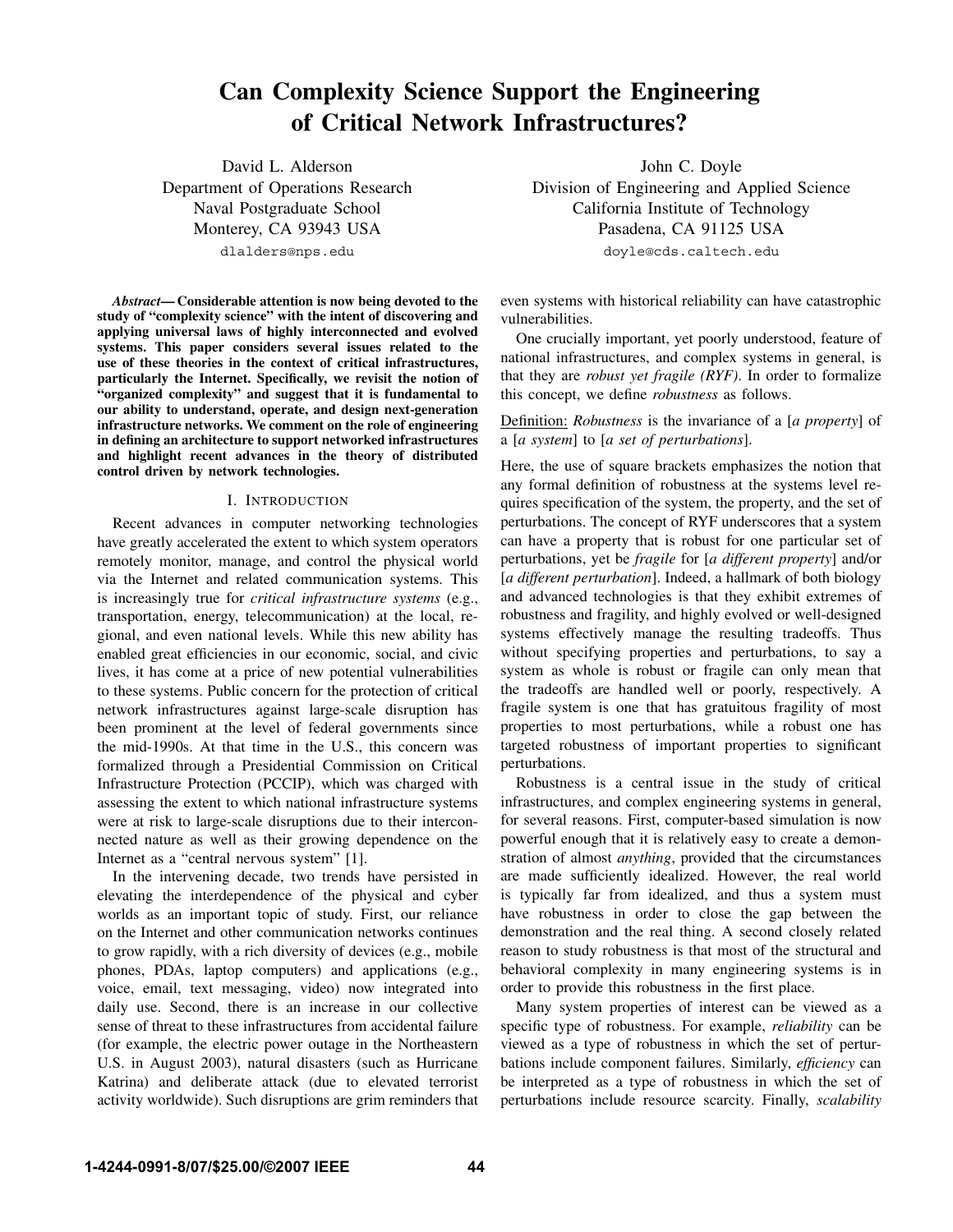can be viewed as a type of robustness in which the set of perturbations include changes to the size and complexity of the system as a whole. An example of RYF is that a system that is evolved toward high efficiency (i.e., robust performance with minimal system resources) might be very unreliable (i.e., it has fragile performance in the presence of even a single lost component). In many cases, a system design that supports a particular type of robustness directly leads to a different type of fragility.

A fundamental challenge facing the ongoing development of critical infrastructures is to organize system complexity in order to manage the tradeoffs between robustness and fragility. A prerequisite for this understanding is a clear notion of what it means for a system to be complex.

# II. NOTIONS OF COMPLEXITY

There is no singular notion of complexity, and considerable confusion often arises due to different interpretations of this term. A comprehensive review of previous attempts to define complexity is beyond the scope of this short essay. However, we highlight several important concepts and use them as motivation for the discussion to follow.

## *A. Historical Perspective*

Almost sixty years ago, Warren Weaver, then director of natural sciences of the Rockefeller Foundation in New York City, published an article in *American Scientist* titled "Science and Complexity" [2]. In this article, he contrasted three classes of problems facing science: *simple* problems, problems involving *disorganized complexity*, and problems involving *organized complexity*.

In Weaver's view, simple problems were those involving a small number of variables, such that they could be analyzed completely and with certainty. This was long before the discovery of chaos in deterministic, low-order systems, so a key element in Weaver's taxonomy is the number of variables under consideration. Nonetheless, Weaver attributes progress in the physical sciences—and their corresponding technological advances ranging from the telephone, to transportation via automobile and airplane, to hydroelectric power—during the seventeenth to nineteenth centuries to the successful application of the scientific method to simple problems.

However, he contrasts these achievements with a major shift in scientific thinking that was taking hold in the early twentieth century.

*Rather than study problems which involved two variables or at most three or four, some imaginative minds went to the other extreme, and said: "Let us develop analytical methods which can deal with two billion variables." That is to say, the physical scientists, with the mathematicians often in the vanguard, developed powerful techniques of probability theory and of statistical mechanics to deal with what may be called problems of* disorganized complexity*.*

In describing disorganized complexity, Weaver's example is that of billiard balls, a system whose mechanics had received considerable attention at the time. Classical dynamics provide accurate descriptions of a small number of balls interacting on the table at once. As the number of balls increases to the order of dozens, then the computational requirements become cumbersome, and such problems were impractical to solve. But as the size of the table and the number of balls becomes very large, then the problem actually becomes easier, in the sense that the methods of statistical mechanics are applicable, and one can answer with precision certain questions related to average properties of the system.

However, it is important to note that Weaver used the term "disorganized" here to emphasize:

*the methods of statistical mechanics are valid only when the balls are distributed, in their positions and motions, in a helter-skelter, that is to say a disorganized, way. For example, the statistical methods would not apply if someone were to arrange the balls in a row parallel to one side rail of the table, and then start them all moving in precisely parallel paths perpendicular to the row in which they stand. Then the balls would never collide with each other nor with two of the rails, and one would not have a situation of disorganized complexity.*

While Weaver acknowledges the prevalence of disorganized complexity in many important systems, he notes that there exists an intermediate class of problems between the extremes of simplicity and disorganized complexity.

*The importance of this middle region, moreover, does not depend primarily on the fact that the number of variables is moderate. . . The really important characteristic of the problems of this middle region, which science has yet little explored or conquered, lies in the fact that these problems, as contrasted with disorganized situations with which statistics can cope, show the essential feature of* organization*. In fact, one can refer to this group of problems as those of* organized complexity*.*

Weaver's examples are primarily those of biological systems, yet the technology in the national infrastructures of today is rapidly approaching the complexity of simple biology. Should these systems be treated as organized or disorganized? As we will show below, this debate remains timely today.

## *B. Revisiting Simplicity*

Before proceeding with a discussion of the *complex*, it is worth pausing first to reconsider what it means for a system to be *simple*. Due to the ever growing computational power of modern computers, it is now commonplace to solve systems with increasing numbers of variables, so Weaver's use of system size is no longer an appropriate characterization of simplicity. An alternate approach is to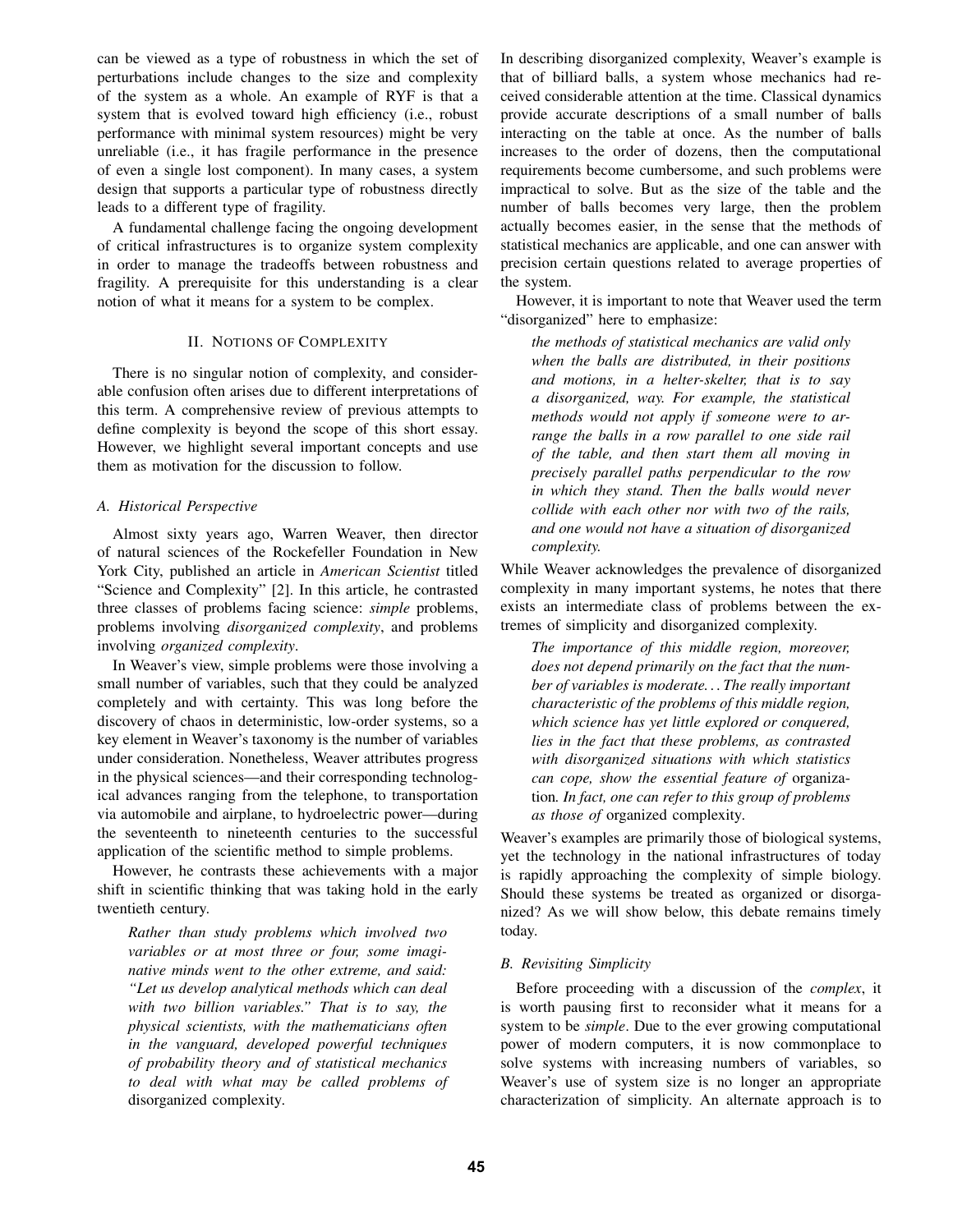say that a system is simple if it has "simple questions" and gives "simple answers." By *simple questions*, we mean that the questions of interest can be posed using models that are small and easy to describe and that they can be pursued using elegant experiments requiring minimal interpretation. By *simple answers*, we mean that theorems about models can be verified with short proofs and experiments have simple, reproducible outcomes that yield predictable results that are insensitive to small changes in model parameters. There are many classical examples of systems that have simple questions and give simple answers: the pendulum as a simple harmonic oscillator; simple RLC circuits; the interaction of two bodies via gravity; and simple Boolean logic circuits as implemented in much digital hardware. Many questions regarding their behavior are simple, as are the answers.

The triumph of reductionist science has been to reduce the *apparent complexity* of the world directly to an underlying simplicity. Physics has always epitomized this approach, and recently, molecular biology has successfully mimicked physics. Yet not all real systems can be treated as simple.

# *C. A Taxonomy for Complex Systems*

Recognizing that there are widely divergent starting points to complexity from the fields of mathematics, biology, engineering, and physics, our aim here is a simple but universal taxonomy. We begin with a purely descriptive view, with the intent of contrasting several dramatically different perspectives of complexity as they have appeared in the literature. The objective is to bring an informed view of complexity to the topic of critical infrastructure systems.

In this section, we build upon the basic dichotomy first introduced by Weaver and present an enhanced view that contrasts much of the recent work in complexity science. Again, as a basis for comparison, we consider the extent to which a given system has "simple questions" and gives "simple answers."

*"Chaocritical" Complexity*. Some of the most profound insights of the last century relate to the idea that systems can have simple questions that do not have simple answers. A classic example from Newtonian physics asks to describe the behavior of interacting bodies via gravity. The motion of two interacting bodies is easily shown to yield periodic orbits (i.e., the behavior of the 2-body problem is simple), but the motion of even three interacting bodies can be chaotic and hard to predict long term (i.e., the behavior of the 3-body problem is not simple). Turing showed that easily described tasks like checking whether a computer program will halt (the classical halting problem) can be undecidable. Concepts related to undecidability, chaos, fractals, and critical phase transitions have dominated scientific thinking about complexity since the 1960s, with much of the emphasis on simple models that nevertheless yield complex behavior.

One response to this challenge to reductionist simplicity has been essentially to pursue what Weaver calls disorganized complexity. Examples include: *self-organized criticality (SOC)* [3]; *edge-of-chaos (EOC)* [4]; *scale-free networks* *(SFN)* [5] and much of "the new science of networks" (e.g., [6], [7]). While different in detail, models of SOC, EOC, and SFN share several features in common, reflecting their roots in statistical physics:

- *•* They are based on *random ensembles* (respectively, of lattices, Boolean networks, graphs)
- *•* that are *minimally tuned* (via a "friction" parameter, via correlation structure, via preferential attachment)
- to particular configurations that are "interesting" in the ensemble (a critical phase transition, a bifurcation point, or a power law node degree distribution).

The resulting condition (EOC, SOC, SFN) is fragile to everything but random rewiring or perturbations, to which it is perfectly robust, by construction. It is always fragile to targeted perturbations of any kind, and there is no attempt to create targeted robustness. A partial review of these properties, particularly the role of power law degree distributions, is available from [8].

We will refer to the complexity celebrated in this collective body of work as "chaocritical complexity" to emphasize the importance of simple, minimally tuned ensemble models giving rise to complex and fragile behaviors. While this kind of complexity is no doubt fascinating, it is entirely different from what is observed in many complex engineering systems, including critical infrastructures (the two meanings of "critical" here are unrelated, an unfortunate accident).

*Organized Complexity*. A different type of complexity occurs when relatively simple and robust answers arise in the context of complicated questions and/or models. Consider as an example the technology involved in the Boeing 777 aircraft. This vehicle is built from a parts list of over 1 million components, yet it has proven itself to be remarkably robust, in the sense that its design has enjoyed successful operation amidst varying weather and environmental conditions. This robustness is evidenced by the fact that there has not been a single fatality aboard this type of aircraft since its launch a decade ago. The triumph of the resulting organization in its design is that a system comprised of unreliable, uncertain, and changing components can work together in dynamic, uncertain, and hostile environments and with limited testing and experimentation to yield a predictable, reliable, adaptable, and evolvable system. This type of "organized complexity" requires carefully crafted interactions, either by design or evolution, as well as a completely different theory and technology from the study of either reductionist science or chaocritical complexity.

By design, organized complexity has more targeted robustness to specific perturbations in components and environment, yet it is almost always fragile to random perturbations in system configuration (unless specifically designed or evolved to be otherwise, for example, in ad hoc wireless networks). Systems exhibiting organized complexity are typically robust in terms of

- *•* a system property that is carefully chosen to represent a particular system function; and
- a set of perturbations reflecting what is most common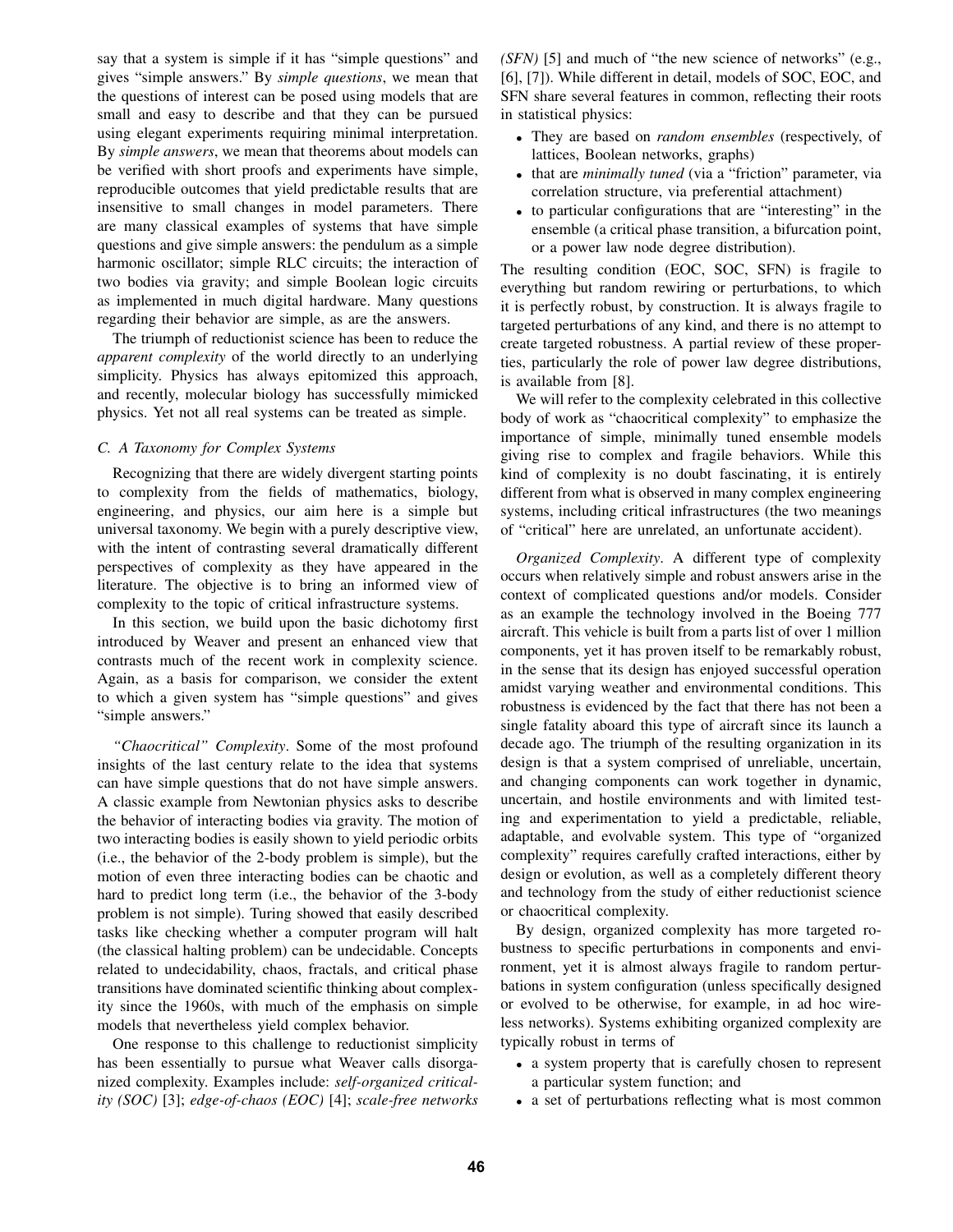and/or dangerous in the environment and component parts, or most effecting the property in question.

As always, uncertainty in systems exhibiting organized complexity is pervasive and may be modeled stochastically, but it still is very structured. In contrast, the chaocritical view largely ignores functional properties, structured uncertainty, and also an organized and structured response to make a system have robust performance.

Organized complexity of this type is a hallmark of highly evolved systems in both technology and biology. In fact, it is becoming increasingly clear that complexity in technological and biological networks is driven by control systems that manage the interaction among components, not the number or diversity of the parts themselves. In technology, this is evidenced by an explosion in complexity in computer networks, automobiles, airplanes, supply chains, package delivery, etc., where emphasis is increasingly placed on *where*, *when*, and *how* more than *who* and/or *what*. Similarly, in biology, a count of protein-coding genes is only weakly correlated with organized complexity of organism [9]. So organized complexity is not merely about robustness but about *the management of functional robustness and fragility*, with chaocritical complexity avoided as much as possible.

*Irreducible Complexity*. It is possible for systems to have both the complicated descriptions of organized complexity and the extreme fragility of chaocritical complexity, and little in the standard theory of complexity suggests how to avoid this potentially disastrous state. For example, in the context of biology, we might accumulate more complete parts lists but never "understand" how it all works. More relevant to next generation critical infrastructures, we might build increasingly complex and incomprehensible systems which will eventually fail completely yet cryptically. The potential for this type of "irreducible complexity" remains a serious threat to our ability to build a "next generation Internet" that fully integrates the physical and cyber world.

Note that irreducible complexity is not always undesirable, as in the case of cryptography, where the intention is to have something that it hard to simplify and fragile to perturbation. Yet for critical infrastructures, irreducible complexity is disastrous. As for biology, the extraordinary robustness and evolvability of the biosphere as a whole suggests that biology fundamentally is not irreducibly complex. Some properties of particular individuals that seem gratuitously fragile may be "frozen accidents" that have temporarily avoided selective elimination, and these may be intrinsically unpredictable. In general, the extreme and cryptic fragility of irreducibly complex systems, whether in biology or technology, suggest not intelligent design but the lack of it.

The aforementioned definitions yield a simple taxonomy for complexity in which we contrast, in one dimension, the descriptions and/or models (small vs. large) and, in another dimension, the system behaviors in response to perturbations in descriptions, components, or the environment (robust vs. fragile). Collectively, this leads us to the following view.

TABLE I TWO DIMENSIONS OF COMPLEXITY

|                  | small models            | large models           |
|------------------|-------------------------|------------------------|
| robust behavior  | simplicity              | organized complexity   |
| fragile behavior | chaocritical complexity | irreducible complexity |

While the terminology for this taxonomy is tentative, we believe the categorization is not. When viewed in this unified framework, chaocritical complexity and organized complexity are opposites. Chaocritical complexity celebrates fragility, but organized complexity seeks to manage the inevitable tradeoff between robustness and fragility. While it seems that nearly all interesting complex systems are robust yet fragile, knowing how to identify and protect against system fragilities has been a source of confusion. This confusion is due, at least in part, to opposite notions of complexity and their corresponding models of system structure and behavior. We will review several examples in Section III, but first we demonstrate how the structure of many complex systems can be interpreted as a response to the constraints that are imposed on them.

## *D. A Constraint-Based View of System Complexity*

A natural way to model any specific system, or class of systems, is to describe system structure in terms of the *constraints* that must be obeyed. For example, much of Newtonian mechanics can be described in terms of the relationship  $F = MA$ . We often like to write down these constraints as differential or algebraic equations, but they can be more general. Then, a key observation in the understanding of system complexity is that the features of most evolved systems are a consequence of specific constraints that are placed on their structure and/or behavior.

In the ideal case, one can find constraints that are simple to describe and whose consequences are simple to determine. But we know that even simple sets of constraints (e.g., 3 body gravitational dynamics, chaotic maps, etc.) can have consequences that are complex, and in particular so fragile as to be unpredictable (either mathematically or experimentally). In order to study system complexity further, it is useful to decompose constraints into 4 sources: system/environment, component, emergent, and protocol/architectural.

*System-level constraints.* Many complex systems, ranging from biological systems to critical infrastructures, have clear constraints on the needs of the system as a whole. These *system-level constraints* can include functional requirements (i.e., what the system needs to do), as well as the environmental and operating requirements (e.g., the conditions under which the system must need to be able to achieve this function).

*Component-level constraints.* At the same time, the components that comprise the system are typically constrained in terms of what they can do individually. That is, there are often physical, chemical, and/or informational *componentlevel constraints* to which the system must adhere.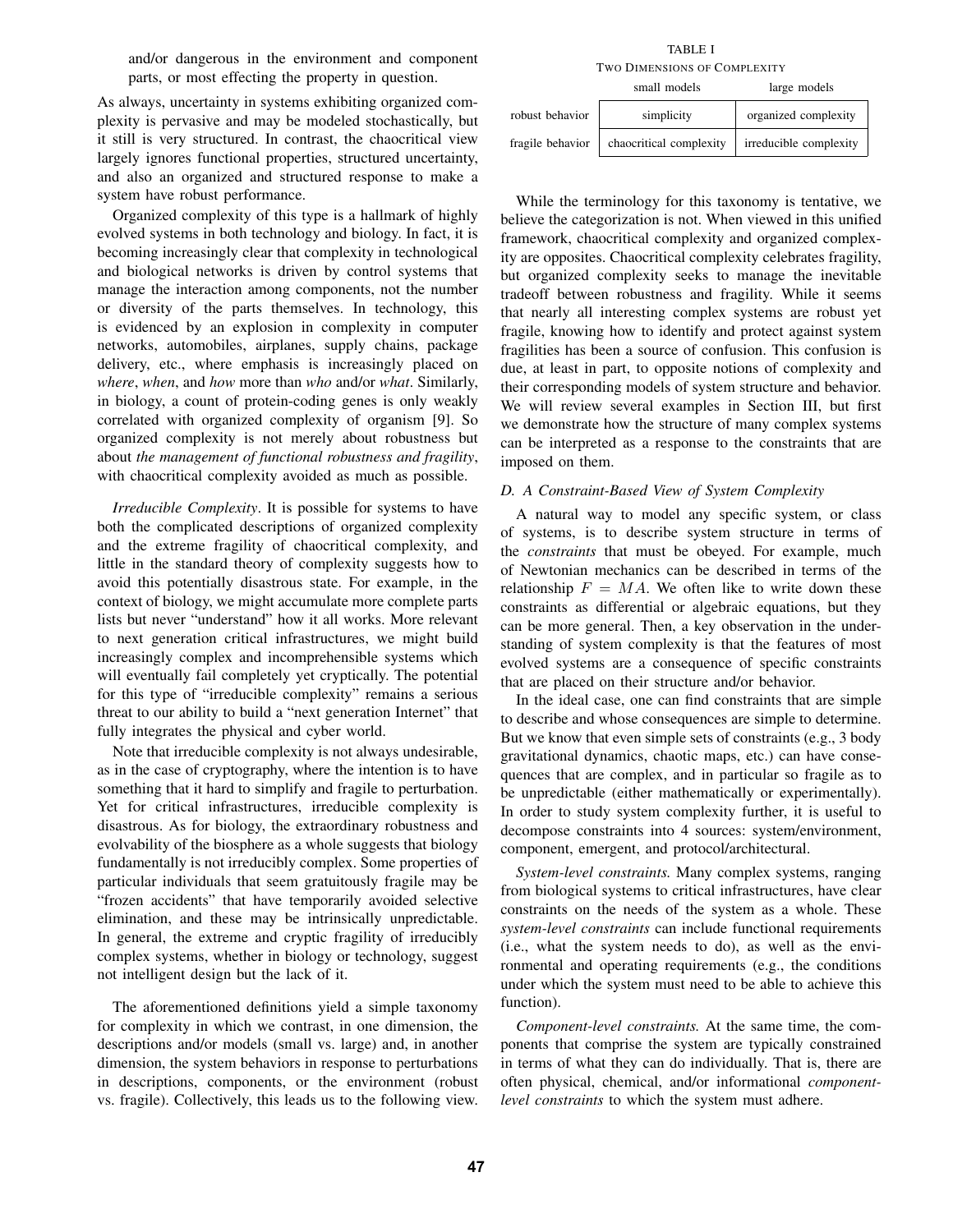The collective system can be viewed as a compromise between what is required of the system as a whole and what the individual components can do. This interaction of systemlevel constraints and component-level constraints often leads to the discovery of an additional type of constraint.

*Emergent constraints.* These are derived from the interaction between the system-level and component-level, and they dictate what is possible from a collection of individual components. These constraints are often expressed as hard limits, either absolute or in expectation, and are sometimes referred to as *laws*, the most well-known of which come from the fields of thermodynamics (Carnot), communications (Shannon), control (Bode), and computation (Turing, Gödel). Historically, knowledge about these hard limits has been fragmented, with each field making largely incompatible assumptions. However new unifications are encouraging. For example, recent efforts to integrate information theory and control theory [10] show considerable promise for providing new insight into what is possible in the realm of automated remote sensing and control.

*Architecture.* An "architecture" imposes additional constraints on the overall system, typically in the form of *protocols* or other rules for the configuration and/or interaction of system components. Although these additional constraints reduce the number of possible system solutions, a "good" system architecture constrains these solutions in a manner that focuses on the feasible solutions. System architecture will be the focus of Section IV-A.

We note that our consideration of question and answer complexity is not really new. In a sense, the study of computational complexity by computer scientists is really about the ratio of the complexity of answer/question in the limit when both go to infinity. The view presented here is more rudimentary.

## III. CASE STUDIES

Having introduced the contrast between chaocritical complexity and organized complexity, we review here several examples in which these opposing views result in dramatically different interpretations for the RYF nature of real systems.

# *A. Internet Topology at the Router-Level*

The Internet serves as an important complex system for study from both a theoretic and practical perspective. One topic that has received considerable attention relates to the large-scale connectivity of the Internet at its different functional and organizational layers. After reports of powerlaws in several types of network connectivity—including the router (physical) level, WWW (application) level, and Autonomous System (organizational) level—considerable attention has been placed on the development of models that replicate the empirically observed connectivity statistics. For example, one can use the tools of statistical mechanics to show that models based on *preferential attachment* during network growth, if tuned properly, yield power-laws consistent with empirical observation [11]. The resulting "scale free networks" (SFNs) suggest that the high connectivity nodes (in the tail of the power-law degree distribution) serve as central "hubs" that are crucial to the overall connectivity of the system and represent critical vulnerabilities if attacked [12]. In the spirit of "chaocritical complexity" these models celebrate the way in which simple rules give rise to complex behavior, with an emphasis on the fragility of the process that yields them and the overall fragility of the resulting structure.

Yet, in the case for models of the router-level Internet, SFNs have been shown to be a specious explanation for the appearance of power-laws in network connectivity and the RYF nature of the Internet in general [8], [13]. The basic reason is that technological and economic drivers of network design require that the network be *organized* to manage the tradeoff between system-level constraints on network performance and technological constraints on router throughput. Specifically, component-level constraints on router design (i.e., a conservation law in the number of packets that can be processed per unit time) give rise to an emergent constraint in the tradeoff between router connectivity and connection bandwidth (i.e., a router can have a few high bandwidth connections or many low bandwidth connections, but never an arbitrarily large number of high bandwidth connections) [14]. The resulting design is a sparse mesh of high-speed, low-connectivity routers in the network core, with high connectivity nodes only toward the network periphery, where they serve as access points that multiplex relatively low-speed end users, and not as central "hubs" in global connectivity. This structure not only provides high throughput performance, but it also results in considerable robustness to the loss of high connectivity nodes.

Thus, while models based on preferential attachment capture aggregate statistics and provide a superficial account of power-laws in the router-level network, they fall short of what is needed to understand this complex engineering system. Other aspects of the Internet, including traffic behavior and other types of network structure have been examined from these alternate perspectives, with similarly opposite outcomes [15].

# *B. Metabolic and Protein-Protein Interaction Networks*

In microbiology, metabolic and protein-protein interaction networks serve as "critical infrastructure networks" at the cellular level. These systems are highly constrained at the systems level by highly unpredictable intracellular and extracellular environments as well as at the component level from physiochemical laws governing the individual parts (e.g., proteins and enzymes) and their reactions (i.e., conservation laws). Considerable attention has recently been directed at the structure of these network systems, with the discovery of power-law connectivity in both cellular metabolism and protein-protein interaction (PPI) networks cited as evidence that scale free networks are a fundamental structure in biology as well [16]. The claim is that when considering certain network representations of stoichiometry, the degree distribution for metabolite "nodes" is appropriately represented by a power law. An argument for SFNs parallel to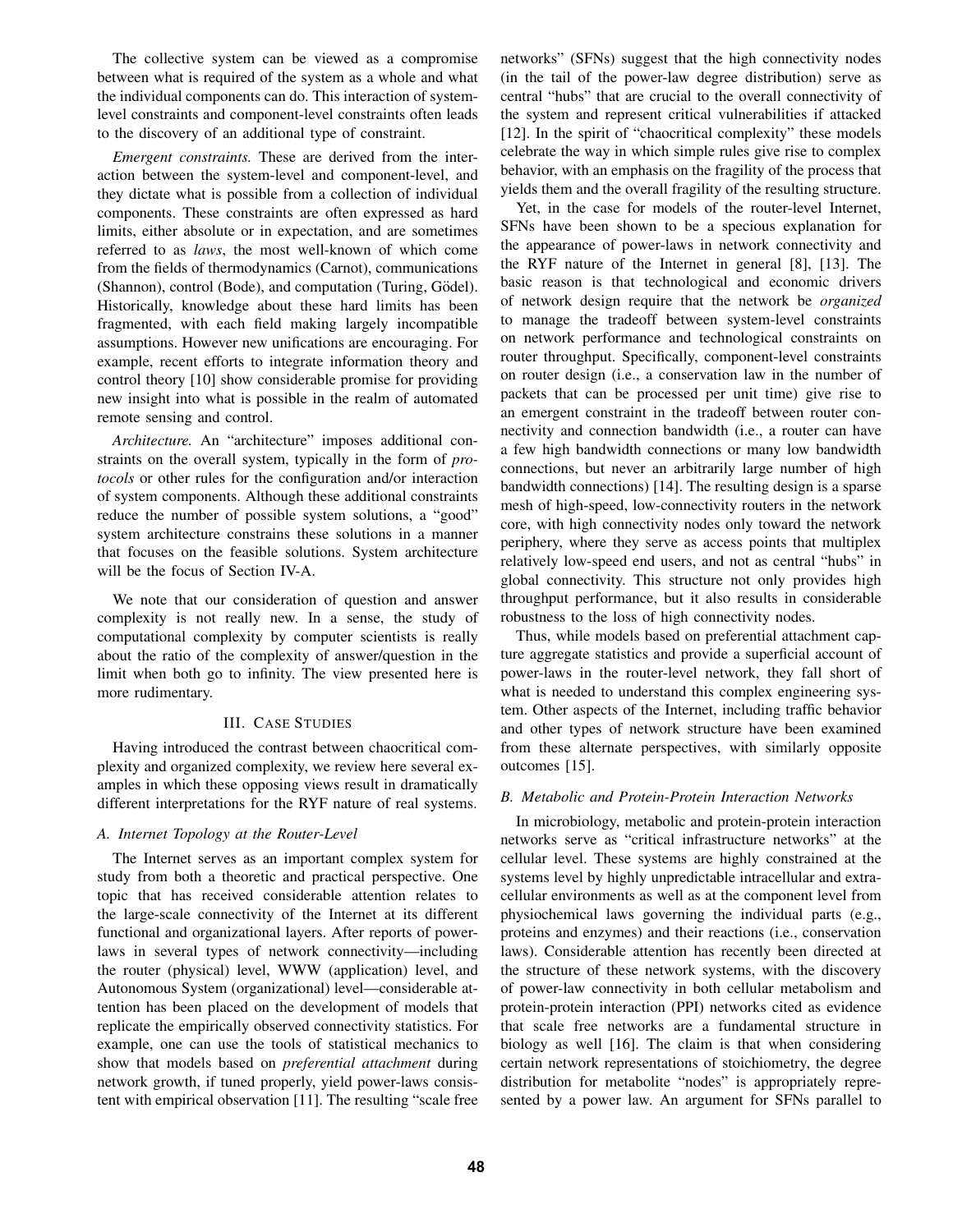that for the router-level Internet has been made suggesting that metabolism is fragile to the loss of highly connected metabolites.

Yet, when viewed through the lens of organized complexity, in which domain-specific features of biochemistry are fundamental, one observes that an emphasis on power law connectivity in lieu of the domain-specific constraints at the system- and component-level leads to incorrect models of these biological networks, just as in the case of the Internet. When the statistics are done properly the available data strongly refutes the SFN models, and is more consistent with the ideas that biology is highly organized and optimizes tolerances and tradeoffs (HOT) [17] for efficiency, robustness, and evolvability [18], [19], [20].

# *C. Forest Fires*

Real world fire-prone landscapes exhibit roughly powerlaw statistics in the size versus frequency of burned regions, and this feature has made forest fire modeling a popular topic within the complex systems community. Forest fires are perhaps the canonical application of SOC, which aims to explain the presence of power laws as the consequence of a system operating at a critical phase transition [21]. Once again, when the statistics are done properly the available data strongly refutes the SOC model, and are more consistent with HOT models that involve tradeoffs between robustness and fragility of forest yield to incident fires [22]. The contrast between SOC models and those based on engineering design has also been made in contexts other than forest fires [17].

There are two main HOT models of wildfires with different levels of resolution, but they both emphasize constraints and tradeoffs [22]. The component constraints are that the vegetation growth on long time scales and fire propagation on short time scales are highly constrained by biology and physics, as well as specifics of weather, climate, and topography. The system is largely robust to fires in the sense that most fires are small and the few large fires that dominate the statistics are rare, and vegetation has evolved to be specifically tuned to fire as a major disturbance. Ecosystems experts emphasize that ecosystems as a whole can evolve very rapidly due to "sorting," whereby competition and selection acts on a large pool of available organisms who are themselves undergoing slower lineage-based evolution. An important emergent property is that these constraints plus evolution lead naturally to state in which fires have a roughly power-law distribution, but very different from what is predicted by SOC models.

#### *D. Internet Congestion Control*

The Transmission Control Protocol (TCP) is the protocol responsible for managing network congestion (among other things) in the existing Internet architecture. TCP was developed in a somewhat ad hoc manner, based more on engineering intuition and experimentation than on any strict mathematical theory. Previous attempts to characterize TCP in terms of its aggregate statistics yielded a view that interpreted its behavior as a chaotic phenomenon [23]. In contrast, the view inspired by organized complexity is one in which application performance requirements must coexist with throughput constraints at the level of individual routes over the network. This latter view has recently led to the development of a rigorous mathematical framework showing that TCP (along with Active Queue Management, or AQM, at the routers) can be viewed as implementing a primal-dual optimization algorithm solving a global resource allocation problem [24], [25], [26].

The practical importance of this "discovery" is significant. Whereas previous efforts to validate network protocols focused on the simulation of realistic deployment scenarios, this approach facilitates theoretic proofs for networks that are arbitrarily complex (in terms of topology, number of routers and hosts, nonlinear behavior, and in the presence of delays) and yields short proofs of global stability in which the system equilibrium optimizes aggregate user utility (e.g., [27]). Collectively, these new theories of Internet congestion control and related networking technologies confirm engineering intuition and are yielding new approaches to the design and deployment of new protocols for high performance networking technologies, whether they be dramatic improvements to existing protocols [28] or the design of new cross-layer protocols [29], [30].

# IV. THE ROLE OF ENGINEERING AND DESIGN

While it is clear that different notions of system complexity can give rise to opposite interpretations of system structure and behavior, how does one determine what "matters" when it comes to real systems, such as critical infrastructure networks? Moreover, how does one move from the analysis of complex network systems to the deployment, configuration, and management of such systems? There has recently been considerable progress in our understanding of organized complexity and networks, derived from a revolution in the theory of distributed control driven by network technologies [10], [28], [29], [30], [31], [32]. This view of complexity focuses on organization, protocols, and architecture, and in this section we present an overview of several concepts that we believe will be fundamental to helping us understand, operate, and design next-generation network systems.

## *A. A Theory of Complex Network Architecture*

What is architecture? In most usage, the term architecture focuses on the elements of structure and organization that are most universal, high-level, and/or persistent. It usually involves specification of protocols (rules of interaction) more than modules (which obey protocols). System architecture must facilitate system level functionality as well as robustness and evolvability to uncertainty and change in components, function, and environment. Architectures can be designed or evolve, but when possible should be planned. In the context of our constraint-based view of complexity, the role of architecture is to create new constraints (primarily in the form of protocols) that facilitate "good" solutions among competing component, systems-level, or emergent constraints.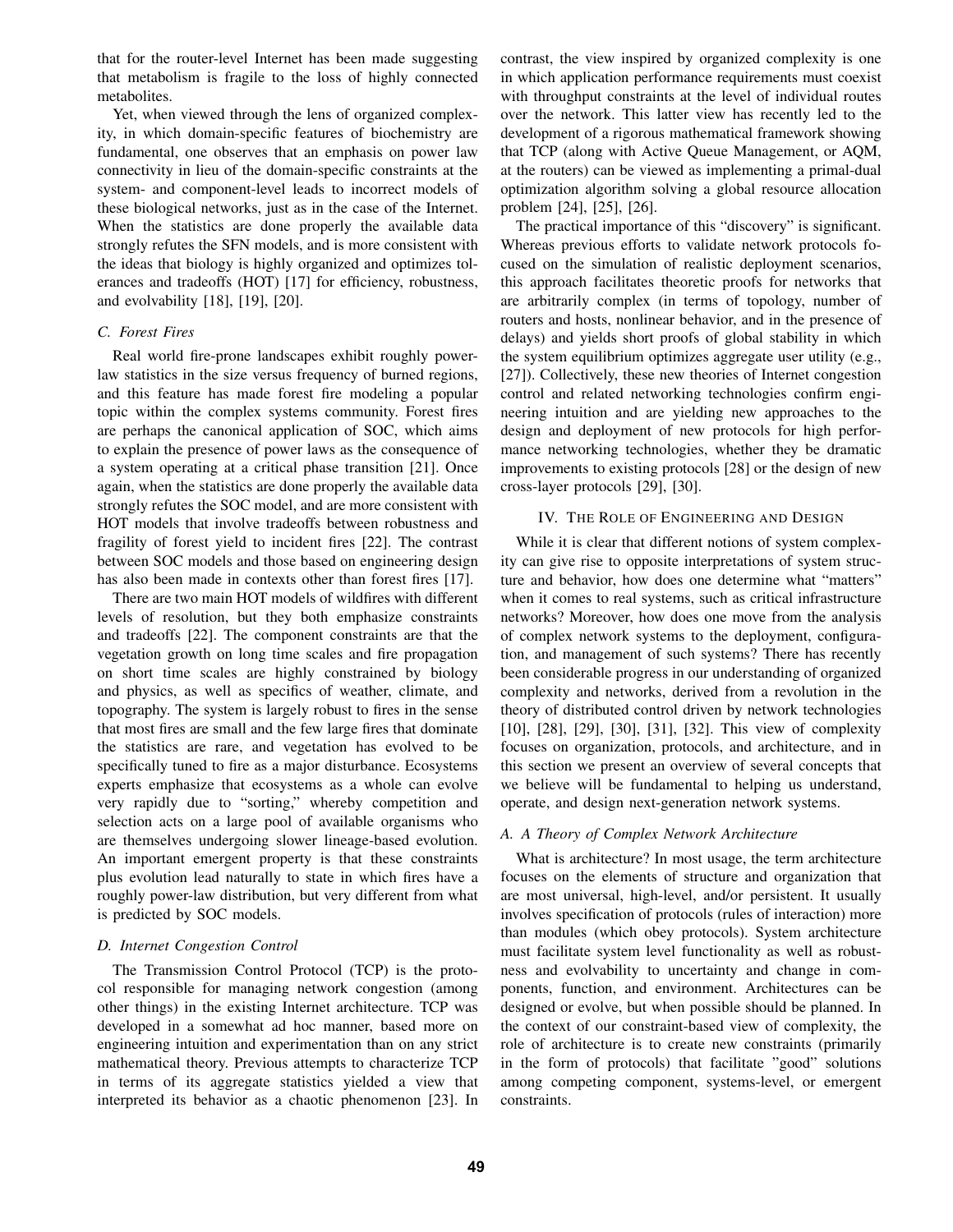To date, the study of systems architecture is more art than science. There are (at least) two approaches to the study of architecture. The first views architecture as *a set of design principles used to guide the construction of a system*, and as such focuses its research on the development of design principles. This is the approach taken in many systems engineering contexts [33]. The second approach is research on a particular system design and studies architecture as *the modularity, interfaces, functional decomposition, etc. that form the actual structure of the designed system*. For this latter view, the Internet again serves as a canonical example.

Much of the success of the Internet has been a result of adhering more or less faithfully over time to a set of fundamental network design principles adopted by the the early builders of the Internet [34] (e.g., layering, fate-sharing, end-to-end). In this sense, these principles constitute a modest "architecture" for the Internet. From today's perspective, this architecture is both brilliant in the choices that were made but shallow in our theoretical understanding of the full Internet protocol design problem, where engineering "design" has primarily taken the form of tinkering and/or intuition along with considerable experimentation. That is, the development of Internet technologies has followed from a largely empirical view, one in which *validation* of a design or protocol has been conducted via simulation or prototype. The success of this approach has resulted in a scenario in which we are better at "trial and error via deployment" than provable guarantees on performance, stability, etc. Moreover, it has perhaps given the false impression that the emergence of collective behavior is sufficient as a design outcome. However, as technological visions increasingly emphasize ubiquitous control, communications, and computing, with systems requiring a high degree of not only autonomy and adaptation, but also evolvability, scaliability, and verifiability, a more rigorous, coherent, and reasonably complete mathematical theory underpinning Internet technology is needed.

# *B. Progress for Networked Dynamical Systems*

The study of networked dynamical systems is theoretically difficult for many reasons. One reason is that the interconnection of network components can be complex. Another reason is that, for systems of practical interest, the dynamics of the individual network components themselves can be complex. While much of the existing research has emphasized increased complexity along one dimension or the other, very little work to date has addressed the challenge of networked systems that have both complex interconnectivity and complex dynamics.

There exist many complex systems, both naturally occurring and man-made, that serve as existence proofs for what is possible in the design space of networked dynamical systems. Again, consider the Internet and biology as two canonical examples. Another is the flocking behavior on the part of birds and fish, long considered a classic example where collective system behavior cannot be predicted from the individuals, thus inspiring awe and wonder at, in the words of chaocritical complexity, the emergence of order from chaos [35]. However, recently there has been considerable progress in the use of a control-theoretic framework for understanding the organized complexity of flocking and synchronization in multi-agent systems, ranging from simple coupled oscillators to coordinated flight of unmanned aerial vehicles (UAVs) [36], [37], [38]. Until this work, and similar results in the Internet and biology, most attempts to "explain" the structure and behavior of these systems has utilized conjecture and simulation, with no theoretic "proof" to explain their success in function or performance. However, the last few years have witnessed considerable progress in the development of mathematical theory to show exactly why some complex networked systems work as well as they do and also to guide how to improve them. These results blend (from engineering) theories from optimization, control, information, and computational complexity, with diverse elements in areas of mathematics (e.g. operator theory and algebraic geometry) not traditionally thought of as applied (e.g., [39]).

Critical infrastructures are a particularly challenging domain for the application of systems engineering, in part because these systems have evolved in an ad hoc, piecemeal fashion, through a competitive landscape filled with merger, acquisition, and consolidation of individual infrastructures designed as stand-alone systems. While one clearly observes elements of design in the structure of these systems, it is sometimes necessary to reverse-engineer the drivers of this organization. In the meantime, the Internet remains a driving force in the integration of automated control in critical infrastructures.

#### V. LOOKING AHEAD

A quick survey of the funded projects at the National Science Foundation (NSF) suggests that the Internet of tomorrow will support a diversity of devices, applications, and services [40]. Our dependence on the Internet is only going to increase, and this dependence will be amplified by a fundamental change in the way that we use the network. Current communications and computing is dominated primarily by human-to-human communication (e.g., email, chat, text messaging) or by human-to-machine communication (e.g., information retrieval, information storage, transaction processing). However, increased deployment of internet-enabled sensors and actuators that monitor and change the physical world means that the Internet is increasingly a platform for integrated control, communications, and computation. It is reasonable to believe that in the future a majority of Internet traffic will not directly involve a human and will be primarily between automated hardware and software. This transition will enable new capabilities and robustness, but will also expose new fragilities and vulnerabilities. The impact and implications of this type of change are not fully appreciated, and there exist few theoretical results that guarantee that efforts to implement a system of this magnitude will be successful.

Thus, the Internet has become critical in two ways. First, the Internet has become a type of public utility (like electricity or phone service) that underlies many important public